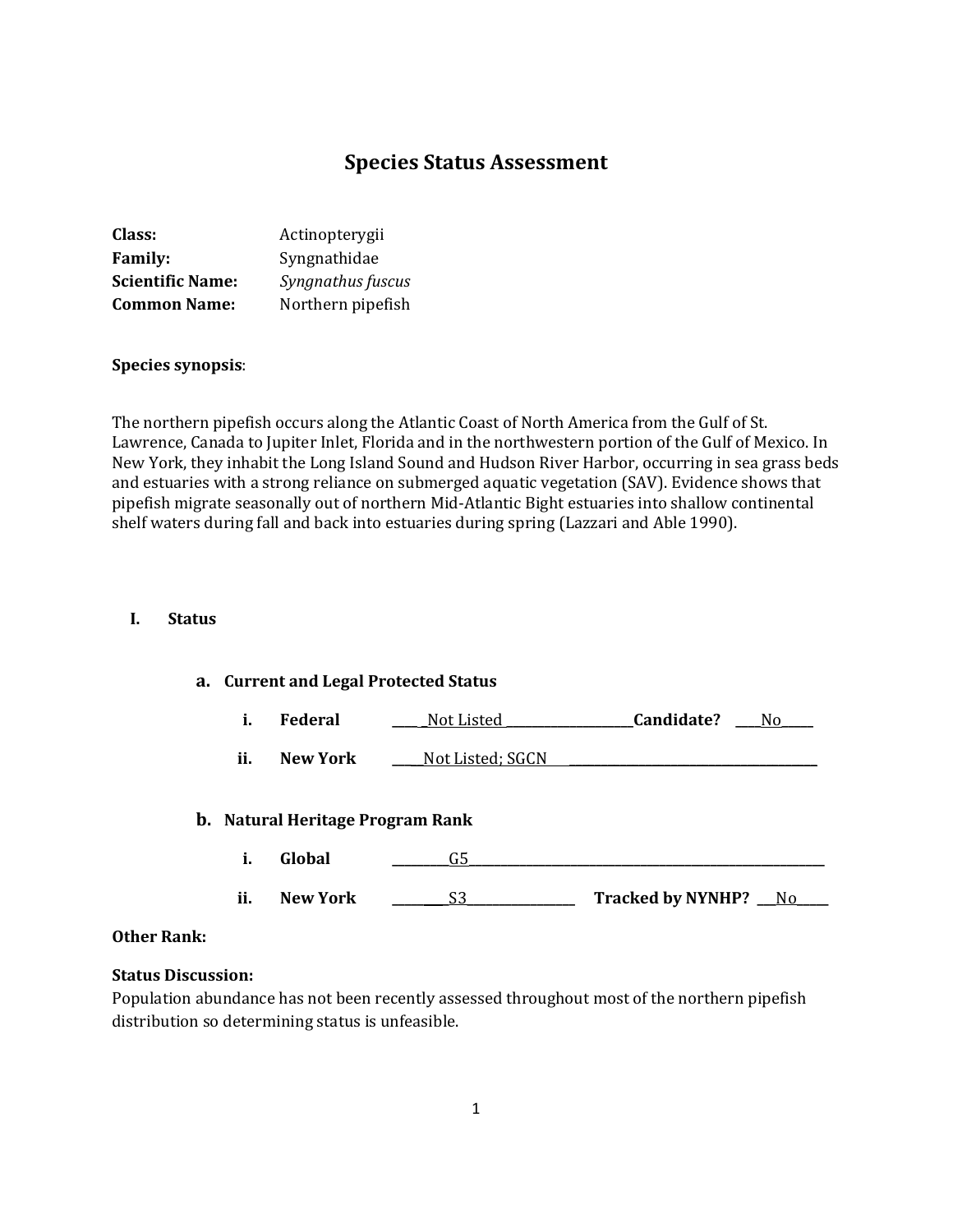# **II. Abundance and Distribution Trends**

## **a. North America**

**b. Regional** 

| <i>i.</i> Abundance                       |                               |  |
|-------------------------------------------|-------------------------------|--|
| $\underline{X}$ declining _____increasing | _______stable _______ unknown |  |
| ii. Distribution:                         |                               |  |
| ____ declining ____ increasing            |                               |  |
|                                           |                               |  |
| Regional                                  |                               |  |
| <i>i.</i> Abundance                       |                               |  |

| $X$ declining ______ increasing                   | stable | unknown          |
|---------------------------------------------------|--------|------------------|
| ii.<br>Distribution:                              |        |                  |
| ___ declining _____ increasing                    | stable | <b>X</b> unknown |
| <b>Regional Unit Considered:</b> ______ Northeast |        |                  |
| Time Frame Considered:                            |        |                  |

# **c. Adjacent States and Provinces**

| <b>CONNECTICUT</b>                                                         | <b>Not Present</b>                                                  | No data _______                                                     |
|----------------------------------------------------------------------------|---------------------------------------------------------------------|---------------------------------------------------------------------|
| i. Abundance                                                               |                                                                     |                                                                     |
|                                                                            |                                                                     | $\underline{X}$ declining ____ increasing _____ stable ____ unknown |
| ii. Distribution:                                                          |                                                                     |                                                                     |
|                                                                            | $\underline{X}$ declining ____ increasing _____ stable ____ unknown |                                                                     |
|                                                                            |                                                                     |                                                                     |
| Listing Status: _S3A-depressed in abundance and declining or stable at low |                                                                     |                                                                     |
| abundance                                                                  |                                                                     | SGCN? Yes                                                           |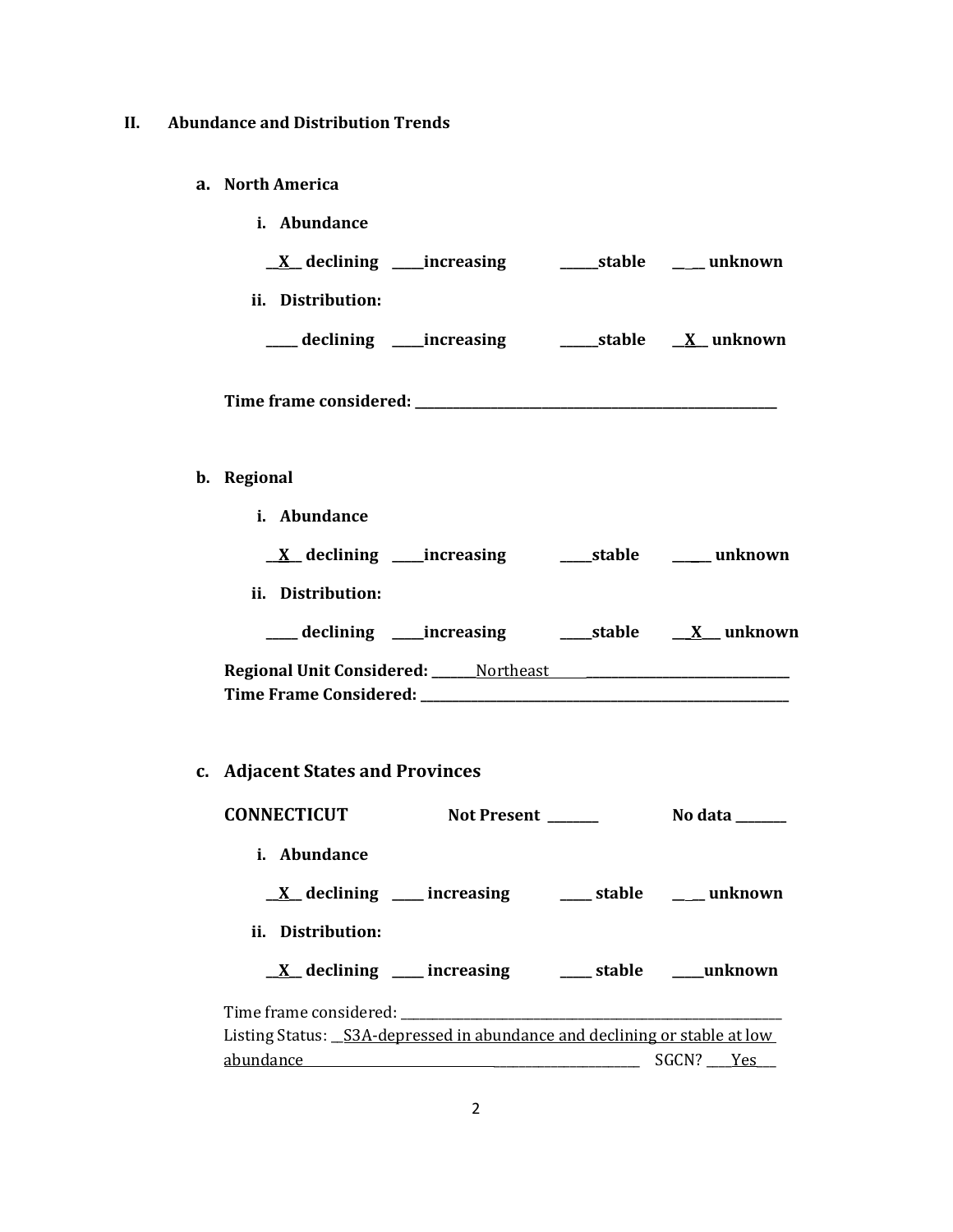|                                                  | MASSACHUSETTS Not Present ______                         | No data <u>X</u> |
|--------------------------------------------------|----------------------------------------------------------|------------------|
| i. Abundance                                     |                                                          |                  |
|                                                  | ___ declining ___ increasing ___ stable ___ unknown      |                  |
| ii. Distribution:                                |                                                          |                  |
|                                                  | ___ declining ___ increasing ____ stable ___unknown      |                  |
|                                                  |                                                          |                  |
|                                                  |                                                          |                  |
|                                                  | NEW JERSEY Not Present _______ No data X__               |                  |
| i. Abundance                                     |                                                          |                  |
|                                                  | ___ declining ___ increasing ___ stable ___ unknown      |                  |
| ii. Distribution:                                |                                                          |                  |
|                                                  | ___ declining ___ increasing ___ stable ___ unknown      |                  |
|                                                  |                                                          |                  |
|                                                  |                                                          |                  |
| PENNSYLVANIA Not Present _______ No data __ X __ |                                                          |                  |
| i. Abundance                                     |                                                          |                  |
|                                                  | ___ declining ____ increasing ______ stable ____ unknown |                  |
| ii. Distribution:                                |                                                          |                  |
|                                                  | ___ declining ____ increasing _____ stable ____ unknown  |                  |
|                                                  |                                                          |                  |
|                                                  |                                                          | SGCN? No         |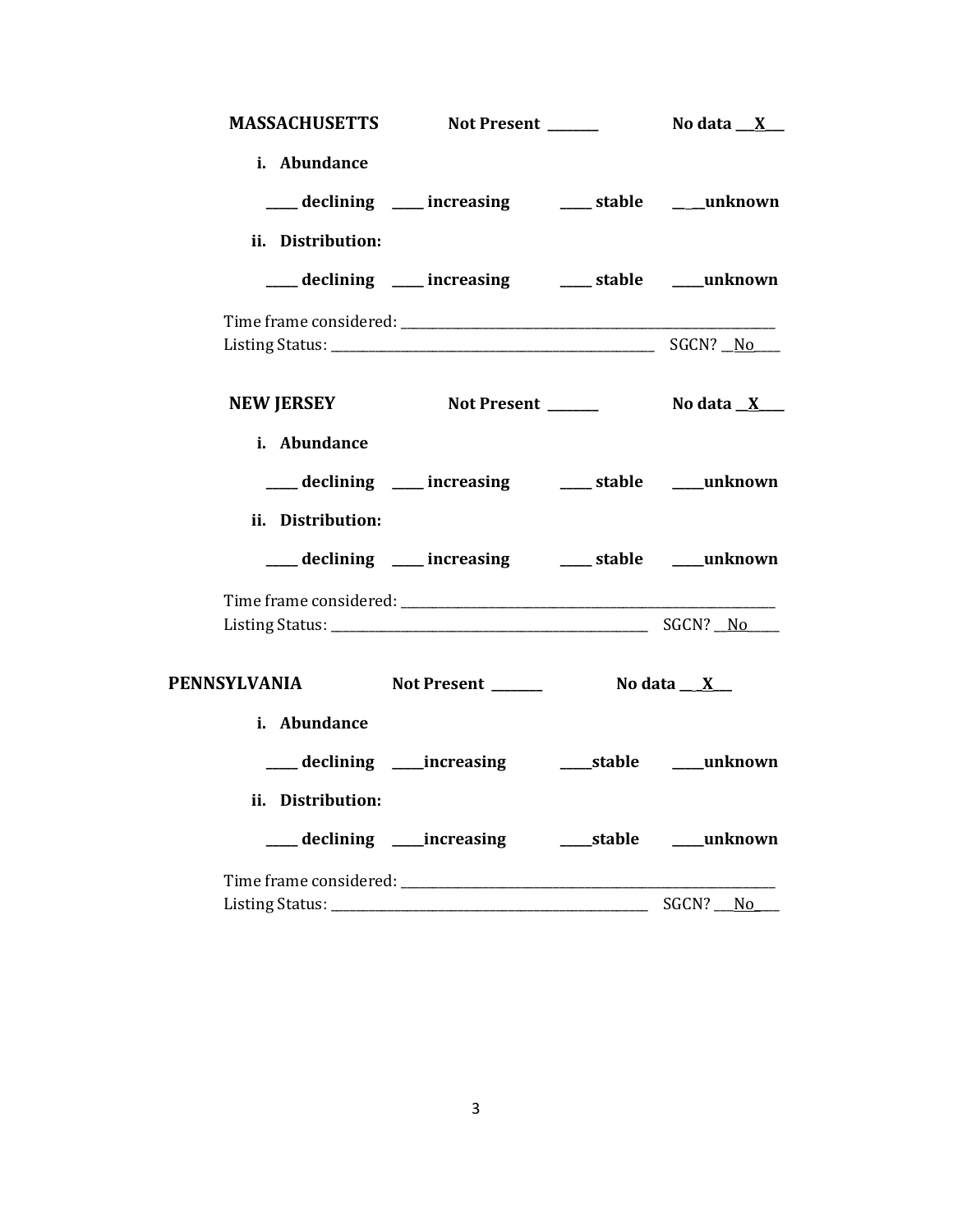| <b>QUEBEC</b>     |                                                                 | Not Present ________ | No data $X_{-}$ |
|-------------------|-----------------------------------------------------------------|----------------------|-----------------|
| i. Abundance      |                                                                 |                      |                 |
|                   |                                                                 |                      |                 |
| ii. Distribution: |                                                                 |                      |                 |
|                   |                                                                 |                      |                 |
|                   |                                                                 |                      |                 |
| <b>VERMONT</b>    | Not Present $X$                                                 |                      | No data $\_\_$  |
| <b>ONTARIO</b>    | Not Present $X$                                                 |                      | No data _____   |
| d. NEW YORK       |                                                                 |                      | No data         |
| i. Abundance      |                                                                 |                      |                 |
|                   | $\underline{X}$ declining ___ increasing ___ stable ___ unknown |                      |                 |
| ii. Distribution: |                                                                 |                      |                 |
|                   | declining ___ increasing ___ stable __ X_unknown                |                      |                 |
|                   |                                                                 |                      |                 |

## **Monitoring in New York.**

There are no current monitoring activities conducted in New York.

## **Trends Discussion:**

Data from NYSDEC fishery independent surveys show a general decline from the mid-1980s for the northern pipefish, but these surveys were not directed toward SAV dependent species and therefore they may not be sampled well (NYSDEC 2005). In a 1974-1975 survey by Wilk et al. (1977), 8,541 individuals were collected at depths of 5-366 m in the New York Bight (Lazzari and Able 1990).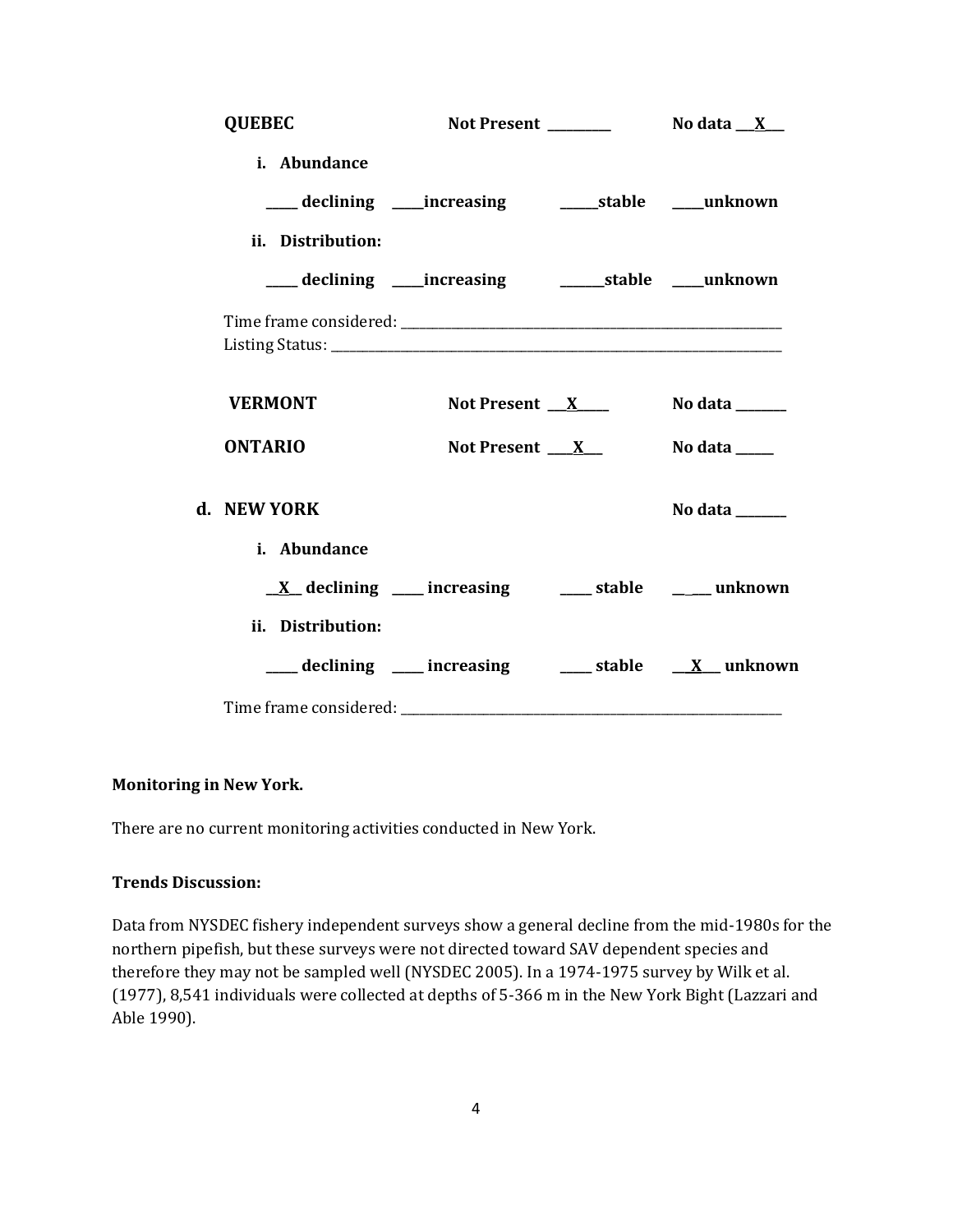

**Figure 1**. Distribution and relative probabilities of occurrence of the northern pipefish (Aquamaps 2010).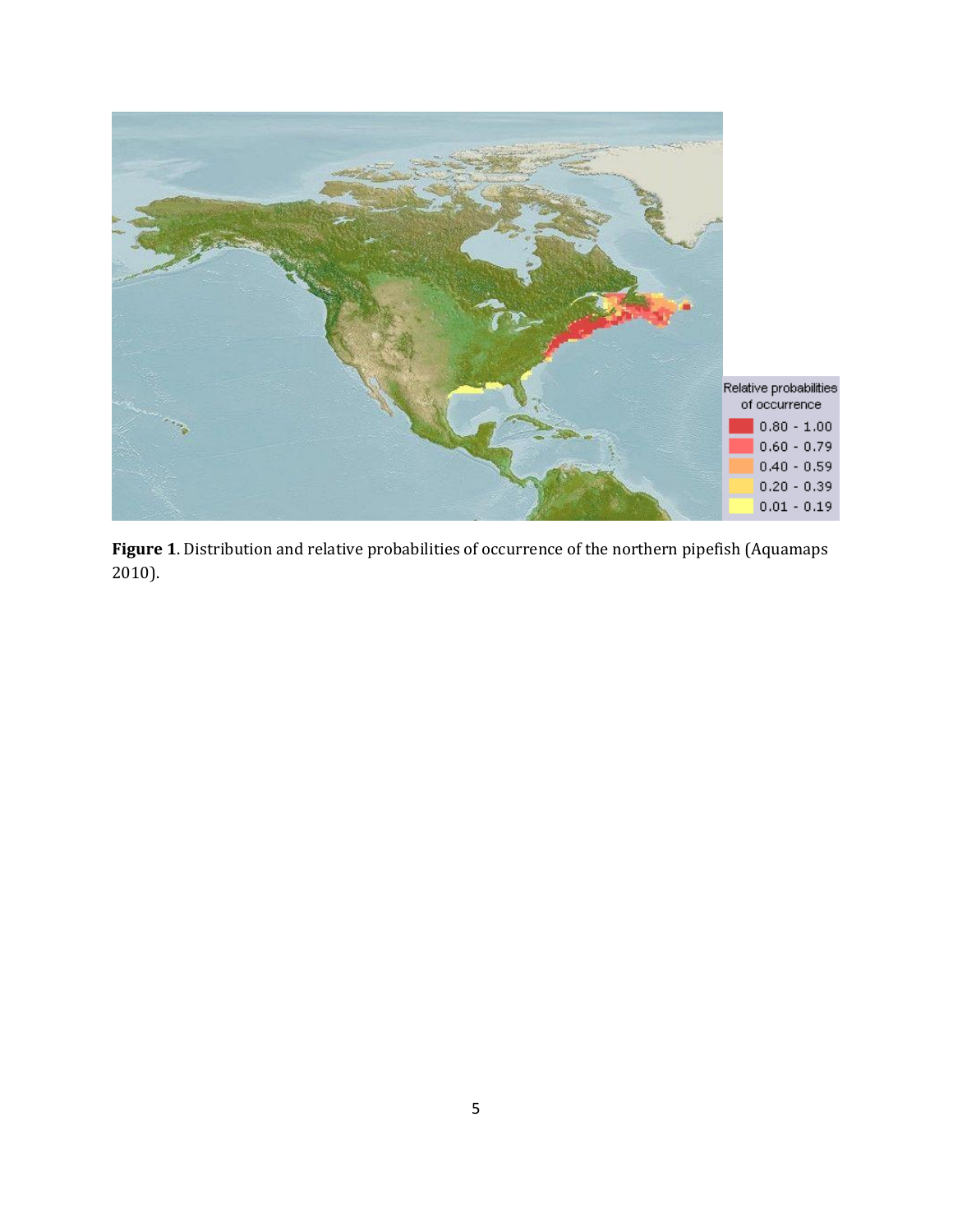

**Figure 2**. Locations of northern pipefish in spring and fall trawl collections in the Mid-Atlantic Bight by the National Marine Fisheries Service from 1963-1986 (Lazzari and Able 1990).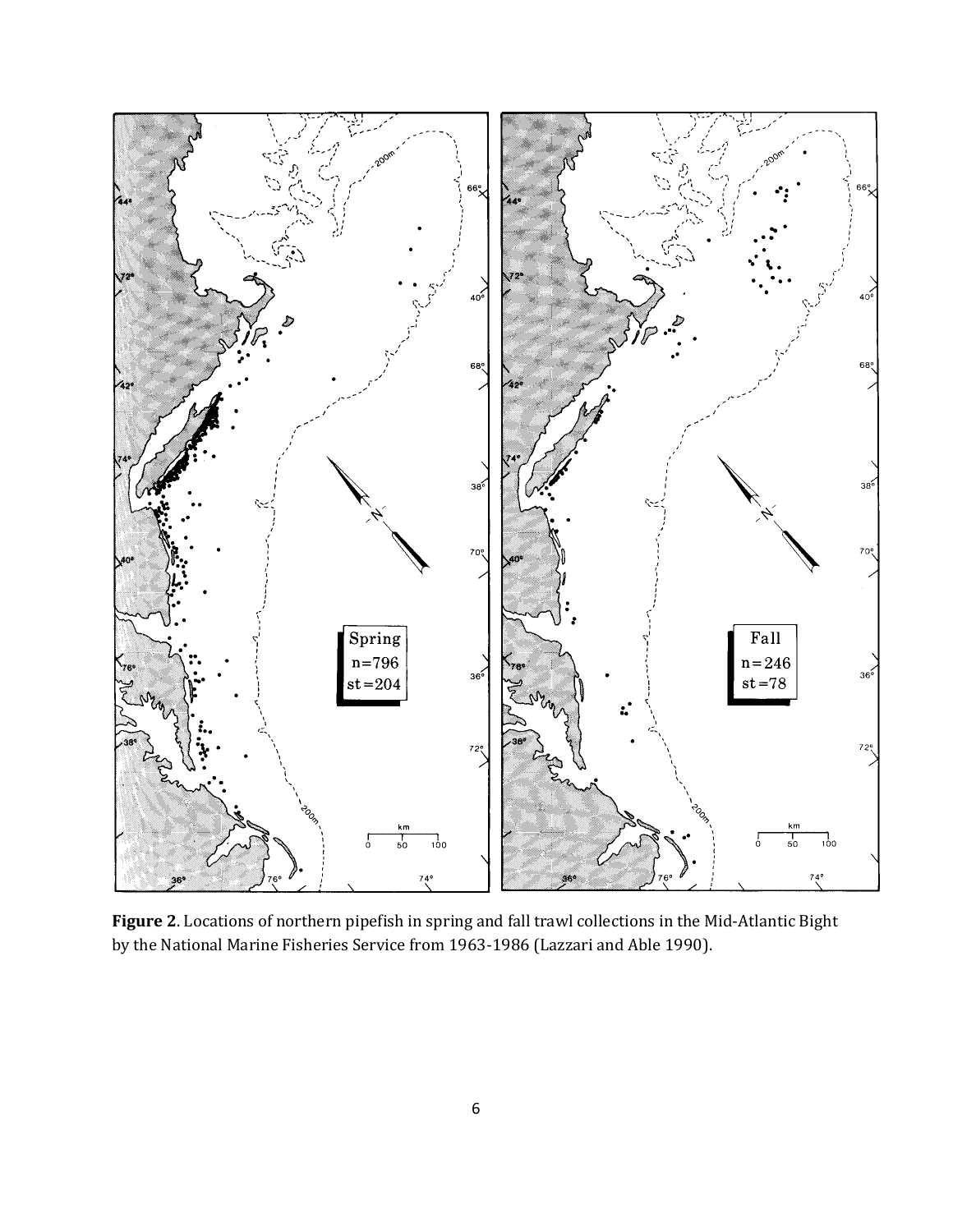

**Figure 3**. Catch per unit effort collected (a) in the New York Bight from June 1974-June 1975 (b) by the National Marine Fisheries Service in shallows (5-27m) and deep continental shelf (27-366m) regions from 1963-1986 (Lazzari and Able 1990).

## **III. New York Rarity, if known:**

| <b>Historic</b> | # of Animals | # of Locations | % of State |
|-----------------|--------------|----------------|------------|
| prior to 1970   |              |                |            |
| prior to 1980   | 8.541        |                |            |
| prior to 1990   |              |                |            |

## **Details of historic occurrence:**

Pipefish were documented in the New York Bight during the 1970s and from 1963-1986.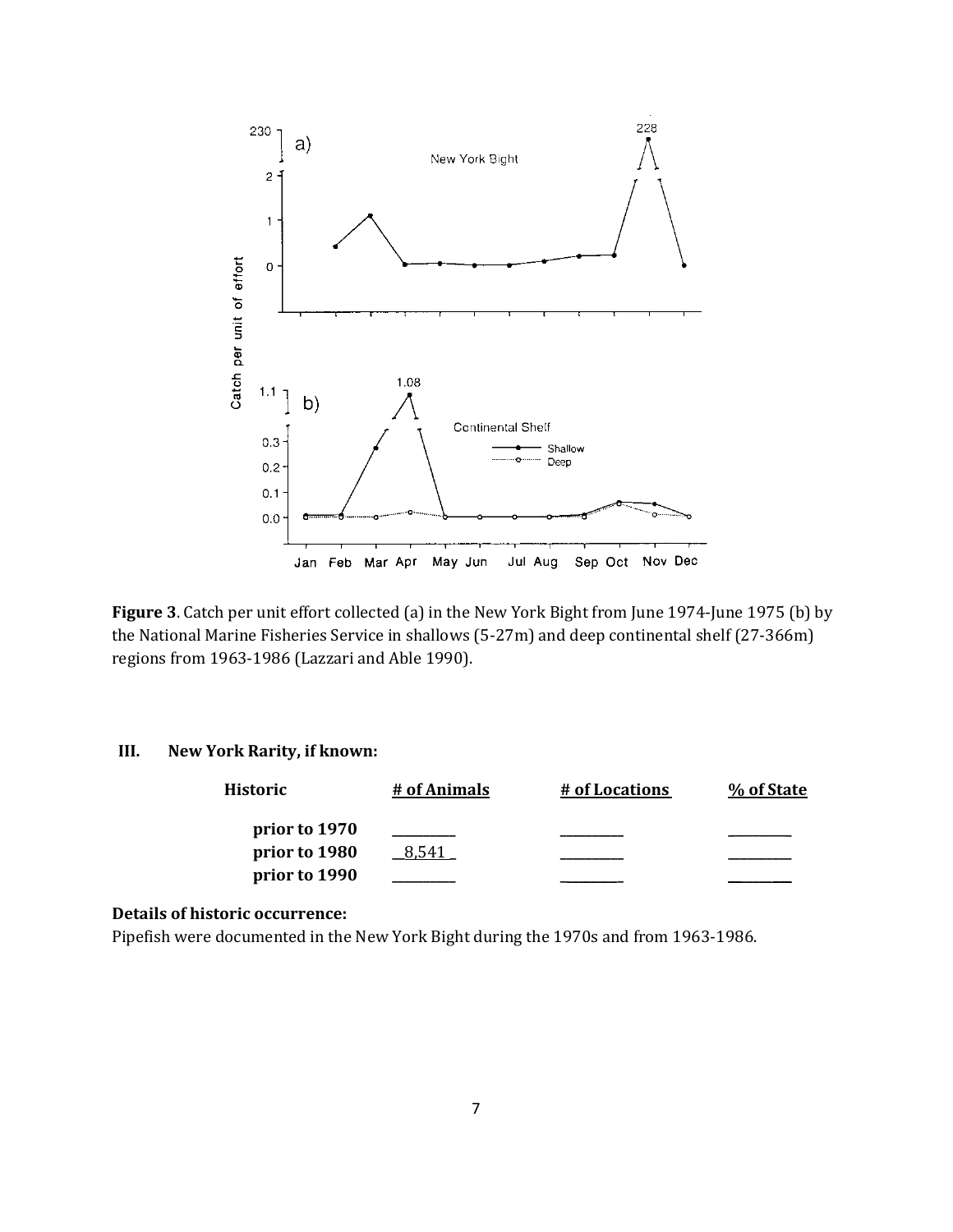| Current | # of Animals | # of Locations | % of State |
|---------|--------------|----------------|------------|
|         |              |                |            |
|         | _______      | _______        | _______    |

#### **Details of current occurrence:**

While there are no current sources of survey data, the species is known to still occur in the waters off Long Island.

## **New York's Contribution to Species North American Range:**

| % of NA Range in New York | <b>Classification of New York Range</b> |  |
|---------------------------|-----------------------------------------|--|
| $\frac{100}{2}$ (endemic) | <u>X</u> Core                           |  |
| $-76-99$                  | __ Peripheral                           |  |
| $-51-75$                  | ___ Disjunct                            |  |
| 26-50                     | Distance to core population:            |  |
| $1 - 25$                  |                                         |  |

# **IV. Primary Habitat or Community Type:**

- 1. Estuarine, Shallow Subtidal
- 2. Marine, Brackish Shallow Subtidal
- 3. Marine Eelgrass Meadow
- 4. Marine, Deep Subtidal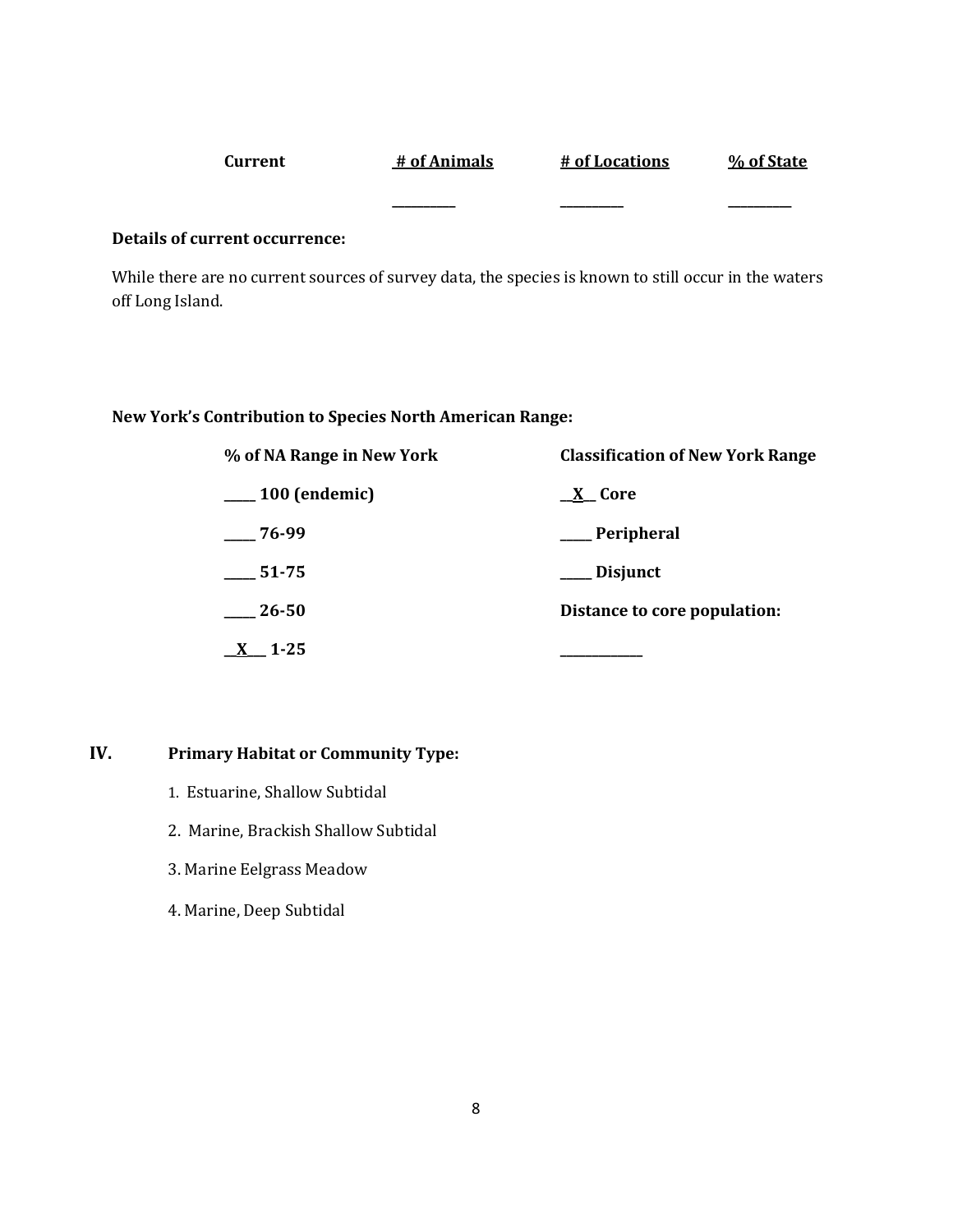## **Habitat or Community Type Trend in New York:**

| $\underline{X}$ Declining       | <b>Stable</b><br><b>Increasing</b> | Unknown             |
|---------------------------------|------------------------------------|---------------------|
| Time frame of decline/increase: |                                    |                     |
| <b>Habitat Specialist?</b>      | <b>Paragona</b>                    | No.<br>$\mathbf{X}$ |
| <b>Indicator Species?</b>       | <b>Yes</b>                         | No                  |

## **Habitat Discussion:**

The northern pipefish occurs in seagrass beds in bays and estuaries, but may enter freshwater rivers and streams. Evidence suggests that northern pipefish undertake seasonal inshore-offshore migrations, occurring in estuaries in the summer and migrating out to shallow continental shelf waters for the winter (Lazzari and Able 1990). They were abundant in the Mid-Atlantic Bight during spring through early fall before their winter migration to depths no greater than 366 m (Lazzari and Able 1990). Most spring collections of northern pipefish occurred in bottom waters where temperatures ranged 4-6˚C, while winter fall collections were in waters of 12-15˚C, both at depths between 10-24 m (Lazzari and Able 1990). The U.S. Fish and Wildlife Service completed a 2009 survey of eelgrass beds in eastern Connecticut and the North Fork of Long Island, locating 172 eelgrass beds in eastern Long Island Sound totaling 1,980 acres (46 acres fewer than identified in the 2006 survey) (Tiner et al. 2010).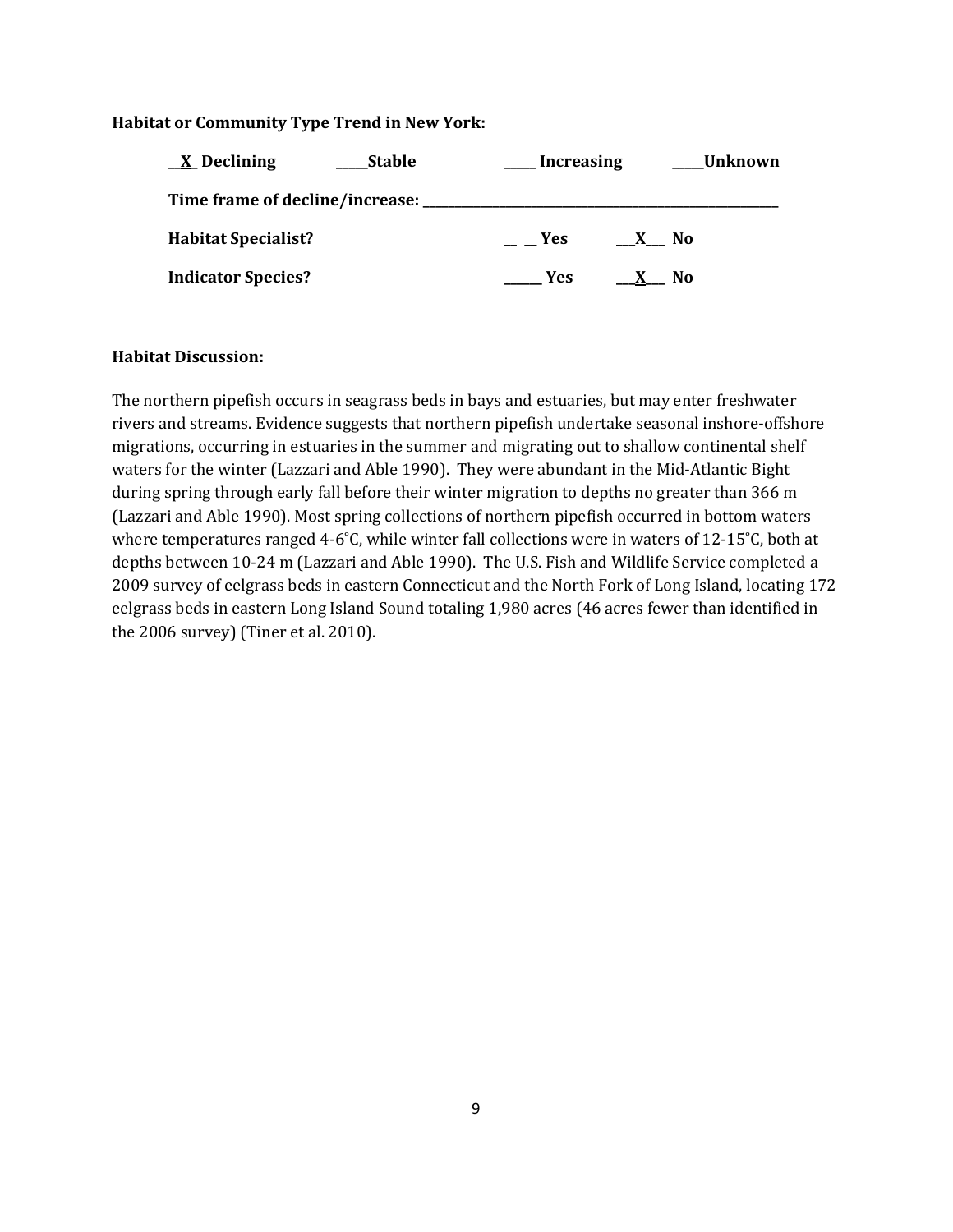- **V. New York Species Demographics and Life History**
	- **\_\_\_X\_\_ Breeder in New York**
		- **\_\_X\_\_ Summer Resident**
		- **\_\_X\_\_ Winter Resident**
		- **\_\_\_\_\_ Anadromous**

**\_\_\_\_\_ Non-breeder in New York**

- **\_\_\_\_\_ Summer Resident**
- **\_\_\_\_\_ Winter Resident**
- **\_\_\_\_\_ Catadromous**
- **\_\_\_\_\_ Migratory only**
- **\_\_\_\_\_Unknown**

#### **Species Demographics and Life History Discussion:**

Breeding in the Mid-Atlantic Bight occurs from early March to October, with peaks during May-June (Campbell 1998). The mode of reproduction is one with reversed sex roles; the male carries fertilized eggs throughout the gestation period in his brood pouch, with an estimated incubation time of 10 days. Northern populations are thought to have shorter mating and brooding seasons than southern areas. Brood size is variable, ranging from 45 to 1380 embryos, but it is not know if northern pipefish can have more than one brood per year (Campbell 1998). Ripley and Foran (2006) found females to mature at 125 mm and males at 99 m, reaching sexual maturity within one year. Maximum age is estimated at 2 years (Ripley and Foran 2006). Winter behavior was described by Wicklund et al. (1968) off Long Island at bottom temperatures averaging 10.6˚C over a ridged coarse-sand substrate in 14-17m of water. The northern pipefish appeared in a torpid state with its head buried in the sand or lying motionless on the bottom with no noticeable respiratory movements, indicating a winter resting period (Lazzari and Able 1990). Lazzari and Able (1990) also determined there is little growth occurring during the winter months, which is common for many temperate estuarine fishes, but this may increase susceptibility to overwinter mortality.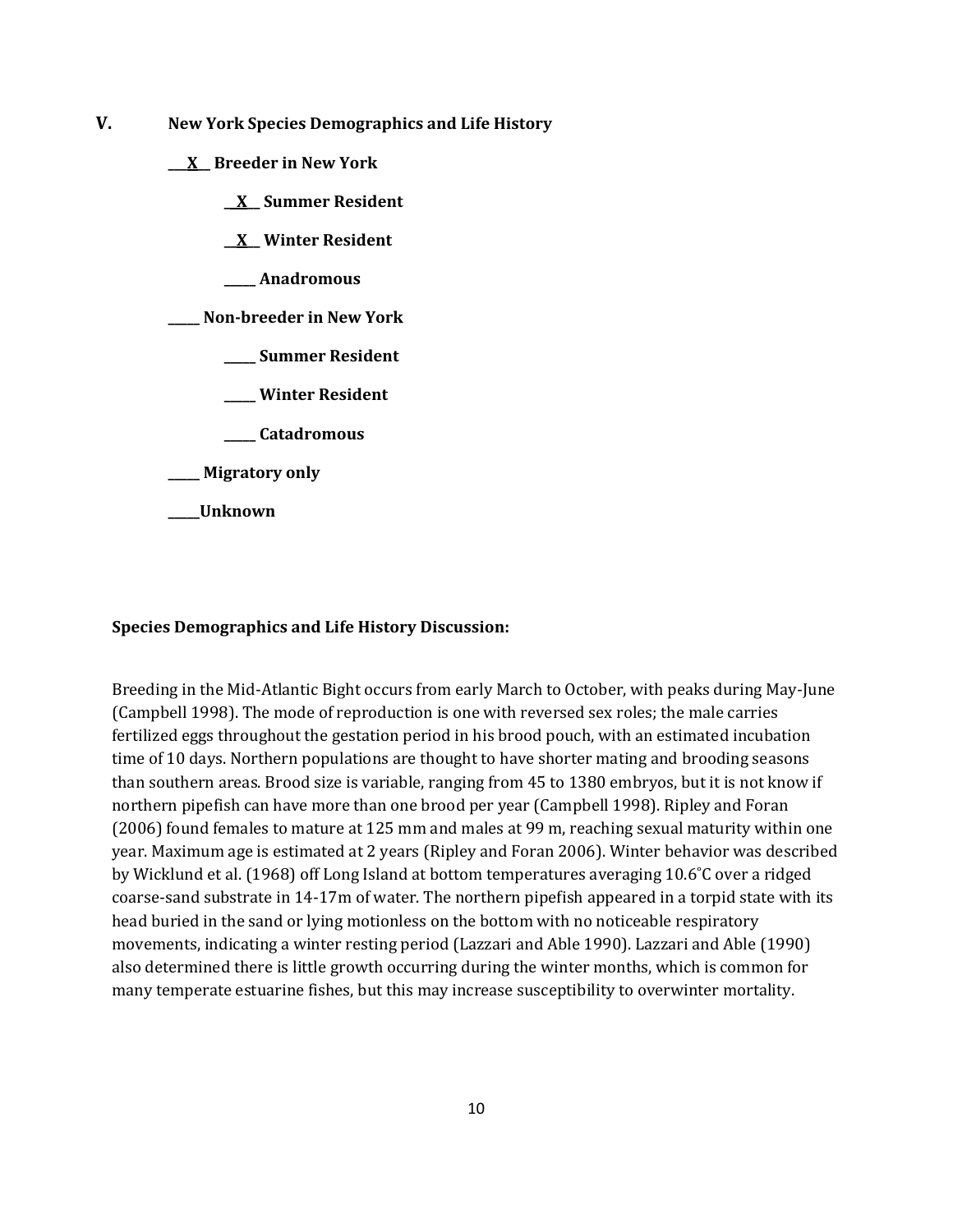# **VI. Threats:**

Loss of salt marsh and SAV beds from tidal flow restrictions and habitat degradation has reduced the amount of habitat available for the northern pipefish (NYSDEC 2005). Drastic declines of SAV beds have been observed recently in the summer of 2012, possibly due to Hurricane Irene and Tropical Storm Lee washing out the seeds of 2011's plants. Invasive species such as the water chestnut also damage SAV beds by changing the oxygen levels of waters they inhabit. Pollution from runoff of agricultural operations in coastal marshes and tidal estuaries may also degrade pipefish habitat. Pollution and hypoxia in estuaries have the potential to cause severe stress, population declines, altered behavior, disrupted endocrine function, and other interference with physiological activities (Ripley and Foran 2007). Ripley and Foran (2007) detected declines in feeding activity and sound production under hypoxic conditions in the Chesapeake Bay, which may ultimately impact growth, health, and reproduction as resources are shifted to survival. Climate change is expected to have significant effects on coastal ecosystems, on which northern pipefish are highly dependent. Changes in temperature of shallow coastal waters may cause distribution shifts and possibly alter pipefish migratory behavior (Ripley and Foran 2006).

## **Are there regulatory mechanisms that protect the species or its habitat in New York?**

**\_\_\_X\_\_\_ No \_\_\_\_\_ Unknown \_\_\_\_\_\_ Yes** 

In 2012, a Seagrass Protection Act was established through the Environmental Conservation Law, requiring the New York State Department of Conservation (NYSDEC) to designate seagrass management areas and to regulate marine and coastal activities that threaten these areas. The DEC can restrict types of mechanically powered fishing gear in seagrass areas that may be harmful to the grass and they may also develop a seagrass management plan, after consulting with stakeholders, to protect beds while preserving traditional recreational activities. Tidal wetlands, where seagrass typically grows, are regulated under the Tidal Wetland Permit Program, but this did not give DEC authority to specifically restrict activities that may negative affect seagrass.

# **Describe knowledge of management/conservation actions that are needed for recovery/conservation, or to eliminate, minimize, or compensate for the identified threats:**

Submerged aquatic vegetation habitat protection and restoration are critical elements in conservation of this species. Updated information on utilization of seagrass, life history characteristics and distribution of pipefish are needed (NYSDEC 2005).